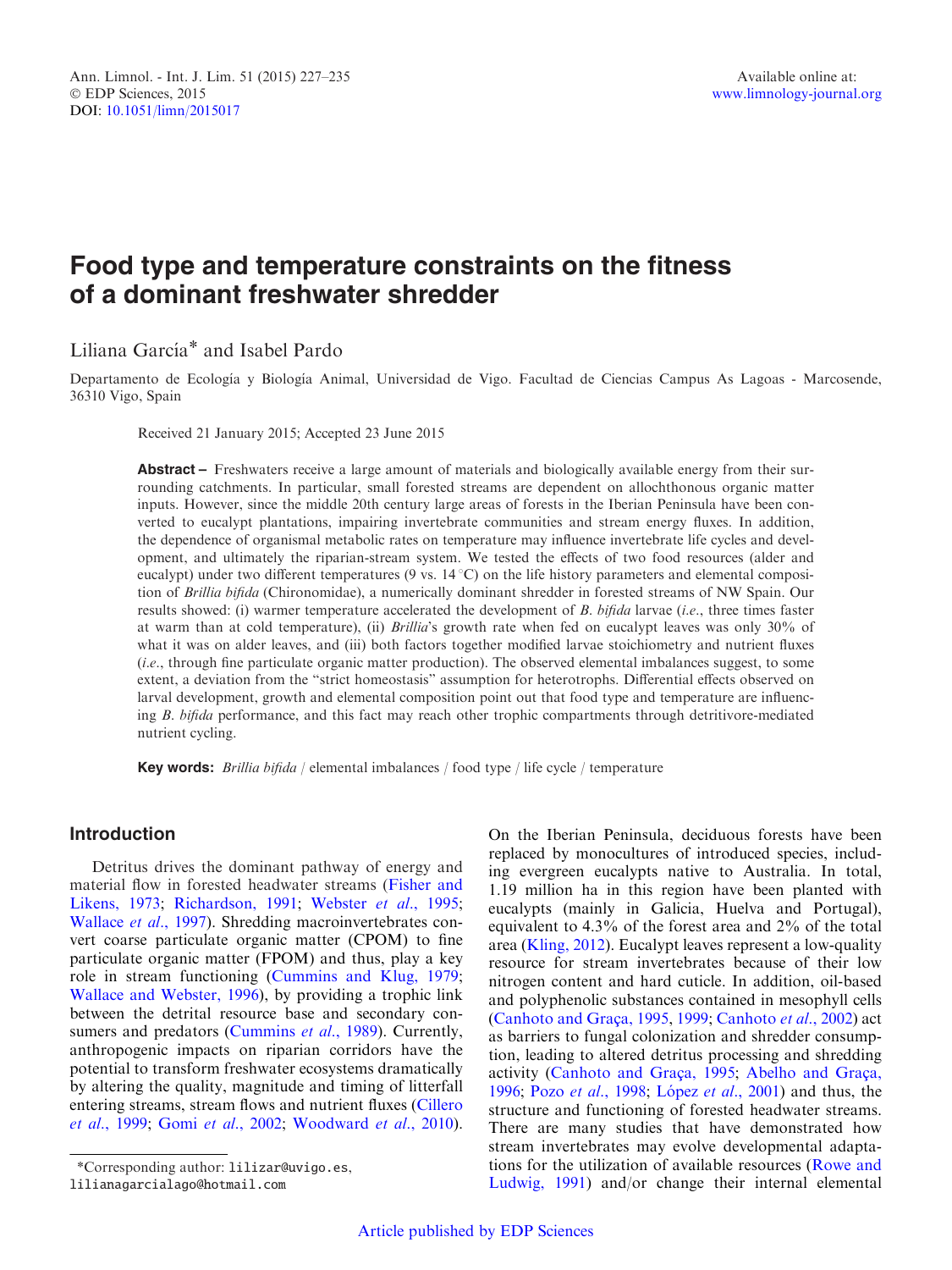ratios in response to resource quality (Cross *et al.*, 2003; [Small and Pringle, 2010](#page-7-0)). These responses are manifested at the physiological, behavioural or genetic level and depend on individual requirements ([Slansky and Scriber,](#page-7-0) [1985](#page-7-0); [Sterner and Elser, 2002](#page-8-0); [Swan and Palmer, 2006\)](#page-8-0). Therefore, consumers with high body N or P content and high growth rates (GR) seem to require food that is high in N or P, respectively, to maintain optimal growth [\(Cross](#page-7-0) et al[. 2003](#page-7-0); Frost et al[., 2005\)](#page-7-0). The extent to which individuals can compensate for elemental imbalances will ultimately determine their life history traits as well as alterations in the nutrient cycling of consumers ([Sterner](#page-8-0) [and Elser, 2002](#page-8-0)).

Temperature is another relevant factor affecting the life history traits of many species [\(Sweeney and Vannote,](#page-8-0) [1986](#page-8-0),; [Hutchens](#page-7-0) et al., 1997; Graça, 2001). Particularly sensitive are the life cycle ([Rowe and Ludwig, 1991\)](#page-7-0), survival [\(Dieterich and Anderson, 2000](#page-7-0)), body size ([Atkinson, 1994](#page-6-0); [Hildrew](#page-7-0) et al., 2007) and GR [\(Vos](#page-8-0) et al[., 2000\)](#page-8-0) of stream organisms. Forested headwater streams in temperate regions are subjected to seasonal changes of temperature, directly affecting ectothermic consumers by altering their metabolic rates, development time, respiration, growth and consumption, as well as their internal elemental content (Brown et al[., 2004;](#page-6-0) [Villanueva](#page-8-0) et al[. 2011;](#page-8-0) [Correa-Araneda](#page-7-0) et al., 2015; Mas-Martí et al. [2015](#page-7-0)).

The goal of this study was to investigate the effects of food type (i.e., alder vs. eucalypt) and temperature (9 vs.  $14 \degree C$ , mean stream water temperatures during winter and spring, respectively) on the GR, biomass, FPOM production and elemental content of Brillia bifida Kieffer (Diptera: Chironomidae) under laboratory conditions. B. bifida is a numerically dominant shredder inhabiting streams in the Holarctic region, often associated with immersed wood and leaves ([Cranston](#page-7-0) et al., 1983). It has an extremely high secondary production in the study area (García and Pardo, 2012). We hypothesized that (i) the poor-quality of eucalypt leaves would reduce GR and increase resource-consumer imbalances due to their high C:nutrient ratio, (ii) the summer temperature would increase consumers' metabolism, leading to reduced development time and higher GR and (iii) both factors together might doubly constrain detritivore fitness due to the mismatch between metabolic demands and availability of resources.

# Methods

#### Sampling material

High- vs. low-quality food types were represented by the recently fallen leaf litter of Alnus glutinosa (L.) Gaertn., and Eucalyptus globulus Labill subsp. globulus, respectively. Leaf litter was collected along Barxa stream  $(42^{\circ}2^{\prime}N, -8^{\circ}72^{\prime}W)$ , a typical temperate, second-order, forested headwater in NW Spain. The collection area was

surrounded by a riparian buffer composed of eucalypts mixed with native deciduous tree species.

Prior to the set-up of the experiment, alder and eucalypt leaves were submerged in stream water to allow for microbial conditioning. The conditioning was performed over the course of 7 days for alder leaves and 14 days for eucalypt leaves, since the latter are less palatable and some studies have suggested they may develop a similar microbial community to alder leaves if conditioned for long enough (Bärlocher et al., 1995; Canhoto and Graça, 1996; [Gessner](#page-7-0) et al., 1999). Stream water and larvae of *B. bifida* were also collected, and were transported to the laboratory in aerated containers. For 2 days prior to the experiment, a total of 500 larvae were acclimated to laboratory conditions (12:12 h light:dark photoperiod) without food. Conditioned leaves  $(n=3)$ and a subset of the larvae  $(n=5;$  replicates of three pooled larvae) were used as controls to assess the initial elemental contents among treatments.

#### Experimental design

The experiment consisted of the incubation of II-instar B. bifida larvae until their pupation and emergence as adults. The incubation was done in laboratory microcosms which were housed in two temperature-controlled incubators (Microclimate MC1000E-Snijders Scientific, Holland). The microcosms consisted of rectangularshaped plastic chambers of 40  $\text{cm}^2$  base and 10  $\text{cm}$  height (total volume of  $\sim$  400 mL). Water in chambers was kept at a constant volume by adding stream water when necessary. Chambers were provided with continuous aeration in a 12:12 h light:dark period and covered with a chiffon net (1 mm-mesh net) to prevent the escape of adults.

At the beginning of the experiment, five randomly selected larvae of *B. bifida* were placed in each chamber and fed ad libitum. Larvae were divided among four treatments according to the two different food type resources (alder or eucalypt), and two temperatures (9 or  $14\degree C$ , the mean stream water temperatures recorded during winter and spring, respectively (García and Pardo, [2012\)](#page-7-0)). For the first 16 days, three chambers per treatment (i.e., replicates) were retrieved every 4 days, without replacement. After the 16th day, the collection procedure varied with temperature: (a) at  $9^{\circ}C$ , chambers were retrieved every 8 days due to slow larval development, and (b) at  $14\degree C$ , the collection finished at the 20th day due to accelerated development. The complete incubation period then lasted until a maximum of 20–64 days that included a total of 5 and 11 sampling times at 14 and  $9^{\circ}C$ , respectively. Then, a total number of 96 microcosms (treatments  $\times$  time collection  $\times$  replicates) were initially set up in the laboratory.

We estimated *B. bifida* development, growth, FPOM production and elemental contents of both food resources and consumers during the whole experiment as explained below.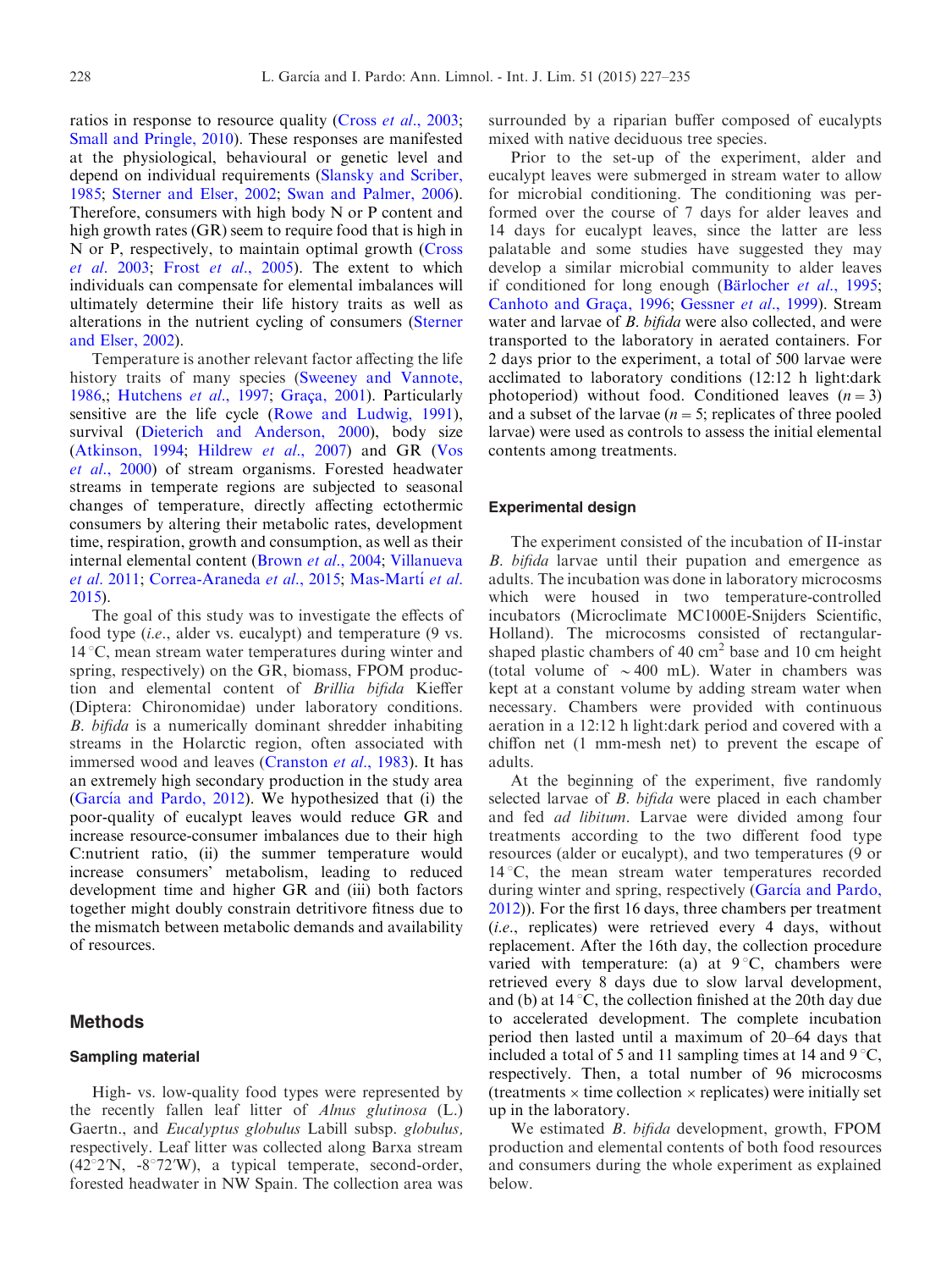#### Development and biomass of B. bifida

We recorded the number of larvae, pupae and adults, and the time until pupation (i.e., onset of pupa) and emergence (*i.e.*, onset of adult) of B. bifida in each treatment. When present, adults were sexed, and the percentage of males and females was determined at the end of the experiment.

At each collection time, leaves were removed from chambers and rinsed on a 100  $\mu$ m mesh net to remove fine detritus and *B. bifida* individuals. Then, leaves were ovendried for 2 days at  $55^{\circ}$ C, weighed and stored until posterior analyses of elemental content (see below). A similar procedure was followed for larvae, but before drying, all were photographed using an Olympus DP10 digital colour camera attached to an Olympus SZX9 binocular microscope (at 40X). Photos were used to determine total body length (BL) (Olympus Microimage Software, v. 4.0 for Windows, Media Cybernetics, Silver Spring, MD, USA), from which we calculated larval biomass (mean dry mass (MDM)) using the length-mass relationships obtained in a previous study (García and [Pardo, 2012\)](#page-7-0). Detritivore GR were estimated as  $GR = [(MDM_f-MDM_i)/MDM_i]/\#$  days], where  $MDM_f$ and  $MDM_i$  are the final and initial  $MDM$  (mg), respectively, divided by the number of days of the experiment (# days).

#### FPOM production

FPOM composed mainly of leaf fragments and faecal pellets were obtained by filtration of the water remaining in the chamber through Whatman GF/F filters. Filters were oven-dried for 2 days at  $55^{\circ}$ C, weighed and stored until posterior analyses of elemental content (see below).

# Elemental content

Immediately following each round of sample collection, leaves, FPOM and larvae were dried, ground and homogenized using a ball mill (RETSCH MM200) as preparation for the analyses of elemental contents (C:N:P). Larvae were weighed to the nearest 0.001 mg (Sartorius micro-M2P scale microbalance, Germany), while leaves and FPOM were weighed to the nearest 0.1 mg (Mettler Toledo AB104 balance, Switzerland). For C and N analyses, samples of larvae and leaves were placed in tin capsules and analysed with a Carbo Erba EA 1108 CHN analyser (Fisons Instruments, Italy), while samples of FPOM were analysed with a LECO CN2000 macro-elemental analyser (Fisons Instruments, Italy). For P analysis, all samples were placed into acid-washed and pre-ashed ceramic crucibles and ashed at  $500^{\circ}$ C. Later, FPOM and leaf samples were acid digested (persulfate digestion [Grasshoff](#page-7-0) et al., 1983) and were processed using a continuous flux analyser (AutoAnalyzer3, Bran+Luebbe, Germany). Larvae were

acid digested  $(69\% \text{ HNO}_3)$  in a LT-100 micro-digestor at  $140^{\circ}$ C until evaporation (Thermostat Dr. Lange, Germany), with  $HNO<sub>3</sub> 2%$  for subsequent determination by atomic absorption (ICP-OES optima 4300 DV, USA). All data were presented either as percentages and/or as molar ratios.

#### Statistical analyses

The statistical analyses were performed using R ([Development Core Team, 2012,](#page-7-0) version 2.15.2). Data were transformed to satisfy assumptions of normality and homoscedasticity when required [\(Quinn and Keough,](#page-7-0) [2002\)](#page-7-0). The development (number of larvae, pupae, females and males) and growth of  $B$ . bifida individuals were analysed separately by fitting linear models. Following our experimental design, leaf type and temperature were used as main factors. Since five individuals were incubated in the same chamber per treatment, the chamber was used as a random factor. In addition, time (sampling date) was used as a covariate in all models, except in those concerning growth, to account for the whole period of the experiment. Time was also tested as a random factor, but Akaike Information Criterion (AIC) was not improved. Different generalized linear mixed models (GLMMs) (with a random factor), generalized linear models (GLMs) (without a random factor) and linear models (LMs) (for growth only) were run and compared in order to achieve the best model for our data. The best models for each variable are shown in bold in [Table 1](#page-3-0). Model selection was done by backward elimination of non-significant factors from the full model which included all interactions by choosing the model with the lowest AIC. Random factors were maintained in the model when they were able to explain a large percentage of the variance (an indication of correlation among individuals). When the contrary was observed, the random factor was deleted, and the significance of the fixed factors was tested with an analysis of variance (ANOVA) applied to the selected model. Because development was measured as presence/ absence, a binomial error distribution was used in the GLMMs (the glmer function in the lme4 package, [Bates](#page-6-0) et al[., 2011](#page-6-0)) to determine whether the development of B. bifida could be linked with food type and temperature.

Elemental composition of leaves and FPOM during the larval incubation period (i.e., from day 0 to day 16) was analysed by fitting LMs with leaf type and temperature as fixed factors and with time as covariate. Testing for differences in larvae was more limited because replicates of each treatment had to be pooled to achieve the minimum required weight for elemental analyses  $( \geq 1$  mg). A Kruskal–Wallis ANOVA was used to test for significant differences in elemental ratios of larvae between different treatments. In addition, we plotted the elemental ratios of larvae and food resources (C:N, C:P and N:P) to check the relative stoichiometric constraints (i.e., elemental imbalances) naturally existing in these ecosystems and go through potential changes due to alterations of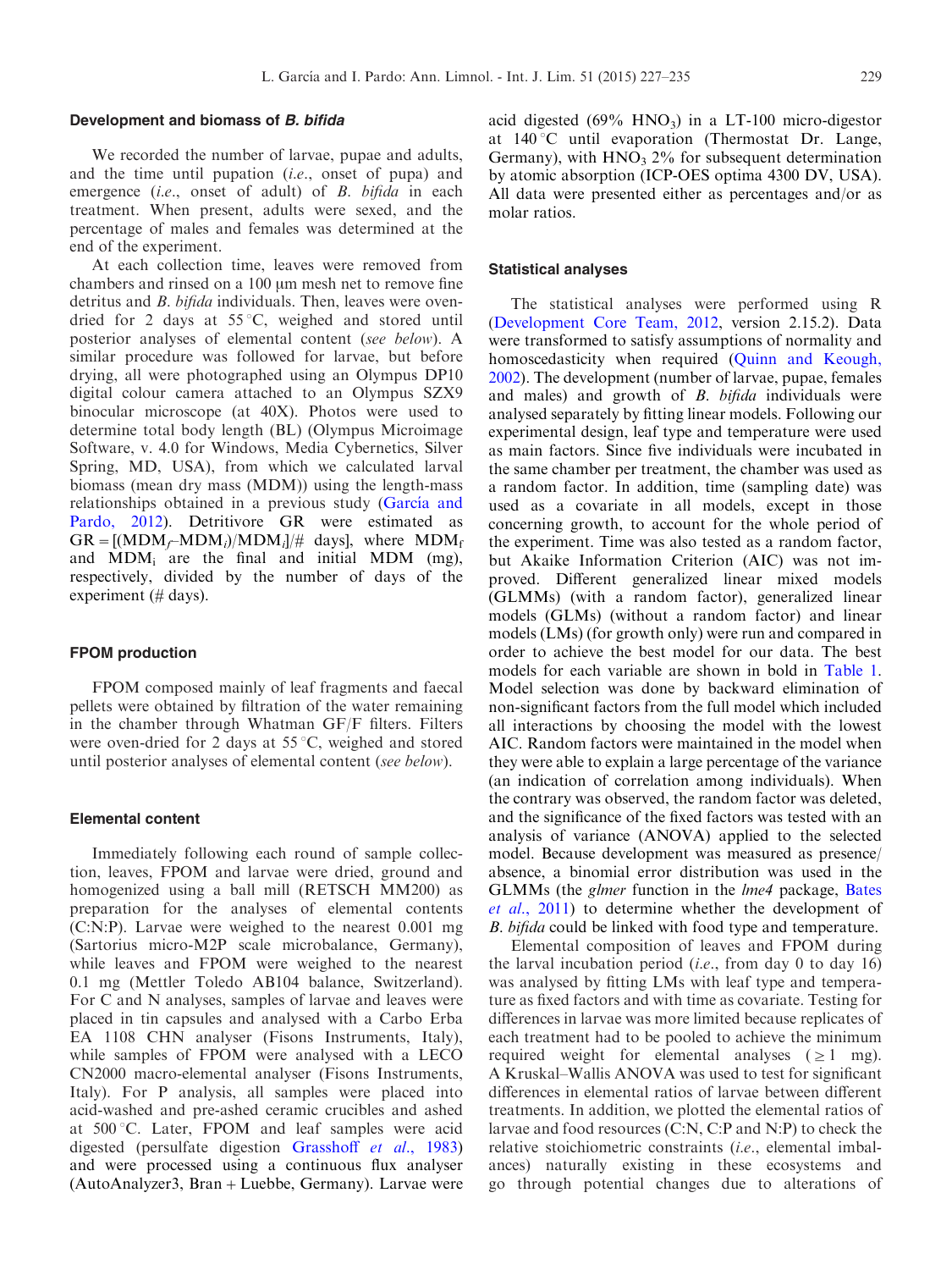<span id="page-3-0"></span>Table 1. Linear models (generalized linear mixed models (GLMMs), generalized linear models (GLMs) and linear models (LMs)) analysed over the development (i.e., number of larvae, pupae, females and males) and growth rates (GR) of Brillia bifida during their incubation from II-instar larvae to adult emergence. Model selection (GLMMs vs. GLMs/LMs) was done by backward elimination of non-significant factors from the full model including all interactions and taking into account the lowest Akaike information criterion (AICs).

|                                                           | Development |       |            | Growth |           |
|-----------------------------------------------------------|-------------|-------|------------|--------|-----------|
|                                                           | Larvae      | Pupae | Females    | Males  | <b>GR</b> |
| Models                                                    | AIC         | AIC   | <b>AIC</b> | AIC    | AIC       |
| Models with random factor                                 |             |       |            |        |           |
| $v =$ leaf type $\times$ temperature + time + (1 chamber) | 359.1       | 470.4 | 183.5      | 146.1  | $-656.38$ |
| $y =$ leaf type + temperature + time + (1 chamber)        | 360.9       | 468.6 | 183.6      | 147.1  | $-658.35$ |
| $y =$ temperature + time + (1 chamber)                    |             | 466.7 |            | 149.0  | $-644.43$ |
| $y =$ leaf type + time + (1 chamber)                      |             |       |            | 149.0  | $-659.96$ |
| Models without random factor                              |             |       |            |        |           |
| $y =$ leaf type $\times$ temperature + time               | 357.1       | 468.3 | 181.5      | 144.1  | $-656.38$ |
| $y =$ leaf type + temperature + time                      | 358.9       | 466.6 | 181.6      | 145.2  | $-658.35$ |
| $v =$ temperature + time                                  |             | 464.7 | 194.5      | 147.0  | $-644.43$ |
| $v =$ leaf type + time                                    |             |       |            | 143.8  | $-659.96$ |

The best models for our data are those in which all the factors were significant (in bold).

environmental and dietary conditions [\(Sterner and Elser,](#page-8-0) [2002](#page-8-0); Cross et al[., 2003](#page-7-0)).

# **Results**

## Development and growth of B. bifida

All GLMMs showed the highest AICs compared with other models (Table 1), so effects of fixed factors were tested from the GLMs and LM for development and growth, respectively. The development of B. bifida was strongly affected by temperature (Fig. 1). At  $14^{\circ}$ C, the complete development of individuals was achieved in 20 days (for both leaf treatments), while at  $9^{\circ}C$  it took three times as long, with a small delay for the individuals fed on eucalypt leaves (i.e., 64 days for eucalypt treatments vs. 56 days for alder). The number of B. bifida larvae differed between temperatures and leaf types (Table 1). There was a higher proportion of B. bifida at the larval stage vs. the pupal stage at 9 °C than at 14 °C ( $z=6.008$ ,  $P < 0.001$ ), and in eucalypt than in alder treatments  $(z=2.978, P<0.001)$ , indicating that larvae developed to pupa more slowly at colder temperatures and when fed on eucalypt vs. alder leaves.

The onset of pupation was delayed by temperature, but not significantly delayed by leaf type (Tables 1 and [2\)](#page-4-0). Pupation started approximately 8–13 days earlier at  $14^{\circ}$ C than at  $9^{\circ}$ C, independent of leaf type (Fig. 1(A), [Table 2\)](#page-4-0). The number of pupae was affected by temperature (Table 1). There were fewer pupae in those chambers incubated at 9 °C ( $z = -4.355$ ,  $P < 0.001$ ) than in those reared at  $14\textdegree C$ , without a significant effect of the leaf type  $(z=-0.315, P=0.753).$ 

The onset of adults followed a similar pattern  $(Fig. 1(B))$ . In treatments with alder leaves, the onset of adults was 22 days earlier at  $14^{\circ}$ C than at 9 °C, while in treatments with eucalypt, the onset time was 17 days



Fig. 1. Cumulative frequencies of maturate specimens of Brillia bifida, during the experiment in each treatment (pupae (A) and adults (B)). Each temperature is represented by colours:  $9^{\circ}$ C (white) and  $14 \degree C$  (black), and leaf types by symbols: alder (circle) and eucalypt (triangle).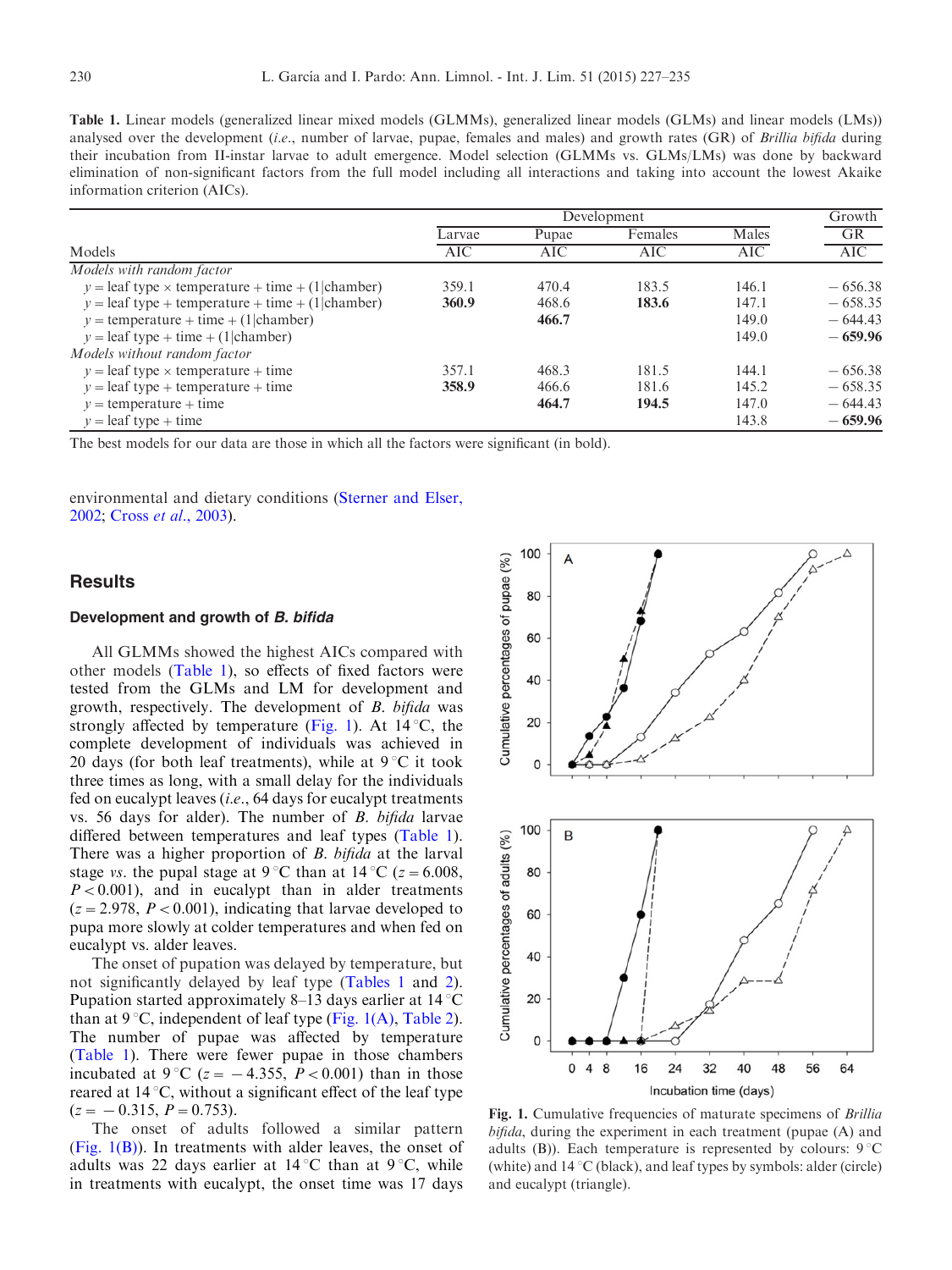<span id="page-4-0"></span>Table 2. Developmental-growth parameters (onsetpupae, onsetadults, %females and %males, mean + SE) estimated for all *Brillia* bifida individuals sampled during the whole incubation period in each treatment. Growth rates (GR) represents the relative GR of B. bifida larvae during the experiment.

| Treatment      |          | Onset pupa (days) | Onset adult (days) | Females $(\% )$ | Males $(\% )$ | $GR$ (mg.day <sup>-1</sup> ) |
|----------------|----------|-------------------|--------------------|-----------------|---------------|------------------------------|
| $9^{\circ}$ C  | Alder    | $16.0 + 0.0$      | $34.7 + 2.7$       | $65.1 + 2.1$    | $34.9 + 2.0$  | $0.0430 + 0.0053$            |
|                | Eucalypt | $21.3 + 2.7$      | $37.3 + 9.6$       | $49.6 + 1.6$    | $50.3 + 1.3$  | $0.0160 + 0.0042$            |
| $14^{\circ}$ C | Alder    | $8.0 + 4.0$       | $13.3 + 1.3$       | $59.0 + 1.8$    | $40.9 + 3.2$  | $0.0400 + 0.0125$            |
|                | Eucalypt | $8.0 + 2.3$       | $20.0 + 0.0$       | $100.0 + 0.0$   | $0.0 + 0.0$   | $0.0106 + 0.0068$            |

earlier (Table 2). The number of females emerging from chambers incubated at  $9^{\circ}C$  was significantly lower  $(z = -2.411, P < 0.001)$  than those emerging from chambers incubated at  $14^{\circ}$ C ([Tables 1](#page-3-0) and 2), with no significant differences between leaf types  $(z = -1.018$ ,  $P=0.308$ ). None of the factors had a significant effect on males [\(Table 1\)](#page-3-0), but no males emerged from eucalypt chambers at warm temperatures (Table 2). Detritivore GR differed between leaf types, but not between temperatures ([Table 1](#page-3-0) and Fig. 2). GR were lower for those individuals fed on eucalypt leaves than on alder leaves ( $t = -2.747$ ,  $P < 0.001$ ).

## Elemental content

B. bifida larvae had a high nutrient content in comparison with leaves (Table 3), indicating potential elemental imbalances between B. bifida and its food



Fig. 2. Growth rates (GR) of Brillia bifida larvae incubated under different treatments during the experiment. Each temperature is represented by colours:  $9^{\circ}C$  (white) and  $14^{\circ}C$  (black), and leaf types by symbols: alder (circle) and eucalypt (triangle).

resource. Moreover, leaf types differed significantly on its initial nutrient content, with values of nitrogen and phosphorus three times higher in alder than in eucalypt leaves (Table 3). Alder leaves had higher quality than eucalypt leaves as indicated by their lower C:N ratio (A. glutinosa:  $22.82 \pm 0.30$ ; E. globulus:  $72.37 \pm 4.51$ ). However, there was no significant difference on nutrient ratios between treatments for B. bifida (Kruskal–Wallis ANOVA,  $P > 0.05$ ). Despite this lack of differences, B. bifida larvae showed a trend for C:N homeostasis ([Fig. 3\(A\)](#page-5-0)) while C:P and N:P of larvae were more variable depending on the treatments, indicating that larvae may be less homeostatic with P than with N changes (Figs.  $3(B)$ ) [and \(C\)](#page-5-0).

## FPOM production of B. bifida

FPOM production by larvae depended on the interaction between food quality and temperature  $(t=2.602,$  $P < 0.001$ ). The lowest amount of FPOM production was observed in the treatment with eucalypt leaves at  $14^{\circ}$ C. Moreover, the C:N ratio of the FPOM produced by B. bifida larvae also depended on the interaction between food quality and temperature  $(t=3.855, P<0.001)$ . Indeed, the FPOM produced in chambers with eucalypt leaves at  $9^{\circ}C$  showed the highest C:N ratio, and thus the FPOM produced in these chambers showed a low N content ([Fig. 4](#page-5-0)).

# **Discussion**

We highlighted here the effect of food type and temperature as factors controlling the life history of a dominant chironomid species through its influence on different developmental-growth parameters and its elemental composition, thus with potential effects on the species' fitness and its role in stream functioning. Chironomids develop quickly and reach a reproductive

**Table 3.** Nutrient content, expressed as percentages (mean  $+$  SE), of larvae of *Brillia bifida* and leaves of *Alnus glutinosa* and Eucalyptus globulus at the beginning of the experiment (time =  $0$ ).

|       | Brillia bifida | Alnus glutinosa | Eucalyptus globulus |  |
|-------|----------------|-----------------|---------------------|--|
| $\%C$ | $40.95 + 5.66$ | $54.88 + 1.03$  | $53.83 + 0.51$      |  |
| $\%N$ | $8.62 + 0.91$  | $2.81 + 0.02$   | $0.87 + 0.05$       |  |
| $\%P$ | $1.17 + 0.19$  | $0.16 + 0.03$   | $0.05 + 0.02$       |  |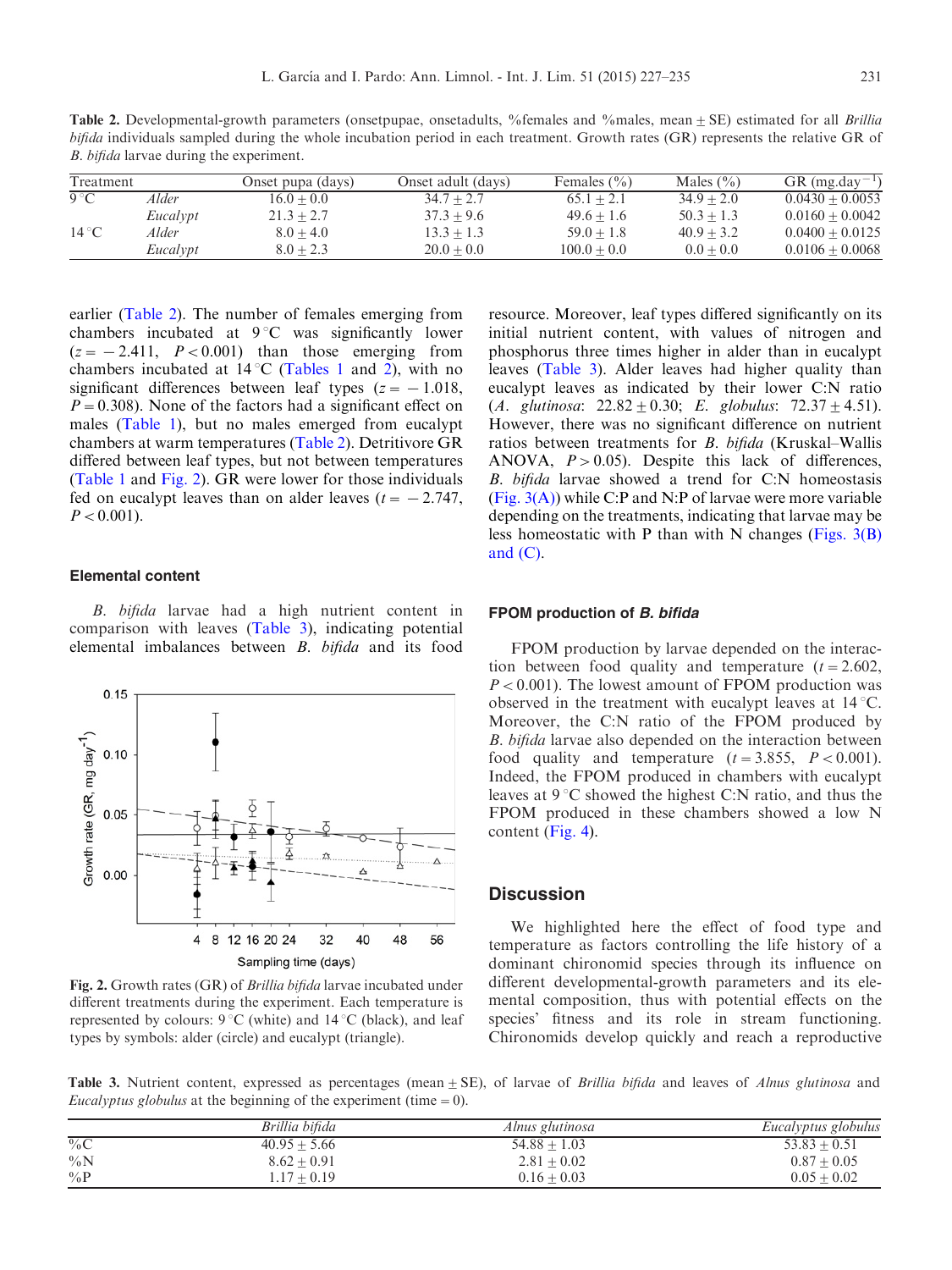<span id="page-5-0"></span>

Fig. 3. Molecular elemental ratios of consumer vs. resource (log C:N, C:P, and N:P ratios). The dotted diagonal line shows the 1:1 relation. Each temperature is represented by colours:  $9^{\circ}C$  (white) and  $14\degree$ C (black), and leaf types by symbols: alder (circle) and eucalypt (triangle).

stage earlier than most other stream insects by maximizing energy acquisition during larval stages and minimizing the duration of adulthood [\(Tokeshi, 1995](#page-8-0)). In our study, developmental parameters were highly determined by



Fig. 4. Quantity of fine particulate organic matter (FPOM) produced by Brillia bifida larvae incubated under different treatments during the experiment. Each temperature is represented by colours:  $9^{\circ}C$  (white) and  $14^{\circ}C$  (black), and leaf types by symbols: alder (circle) and eucalypt (triangle).

temperature, as hypothesized at the beginning of the experiment. Indeed, II-instar B. bifida larvae completed their life cycle within 20 or 56–64 days, depending on whether the temperature was 14 or  $9^{\circ}$ C, respectively (*i.e.*, three times as rapidly). This result is within the range of values reported for other chironomids [\(Nebeker, 1973](#page-7-0); [Mackey, 1977;](#page-7-0) [Hauer and Benke, 1991\)](#page-7-0), and suggests that B. bifida has great phenotypic plasticity in the completion of its life cycle compared with other insect species ([Nylin](#page-7-0) [and Gotthard, 1998](#page-7-0); [Metcalfe and Monaghan, 2001\)](#page-7-0). A previous field study carried out in this area suggested that B. bifida has a multivoltine life cycle with a single cycle having a duration of less than 38 days during springsummer, and with indistinctive cohorts developing during autumn–winter (García and Pardo, 2012).

The present study elucidates different effects of temperature and food type on B. bifida performance. For example, there were always fewer adults emerging from chambers supplied with eucalypt leaves than from those with alder leaves. Moreover, we found a total absence of males in eucalypt treatments at  $14\degree C$ , which might indicate that eucalypt leaves are promoting "sub-optimal" conditions for this dominant detritivore. In all treatments, females were more abundant than males, which could reflect unbalanced sex ratios for this species in its natural habitat. In temperate areas there is no evidence for unbalanced sex ratios in most species [\(Delettre and](#page-7-0) [Morvan, 2000\)](#page-7-0), but in the Arctic, females of most Orthocladiinae species can outnumber males ([Oliver and](#page-7-0) [Danks, 1972\)](#page-7-0). Since males can mate with more than one female, it is difficult to discern whether this would constrain the fitness of B. bifida populations or not.

GR of *B. bifida* larvae were affected by leaf type. Different conditioning times of leaves (7 days for alder vs. 14 days for eucalypt) may have also underestimated the real differences between leaves. GR of B. bifida larvae were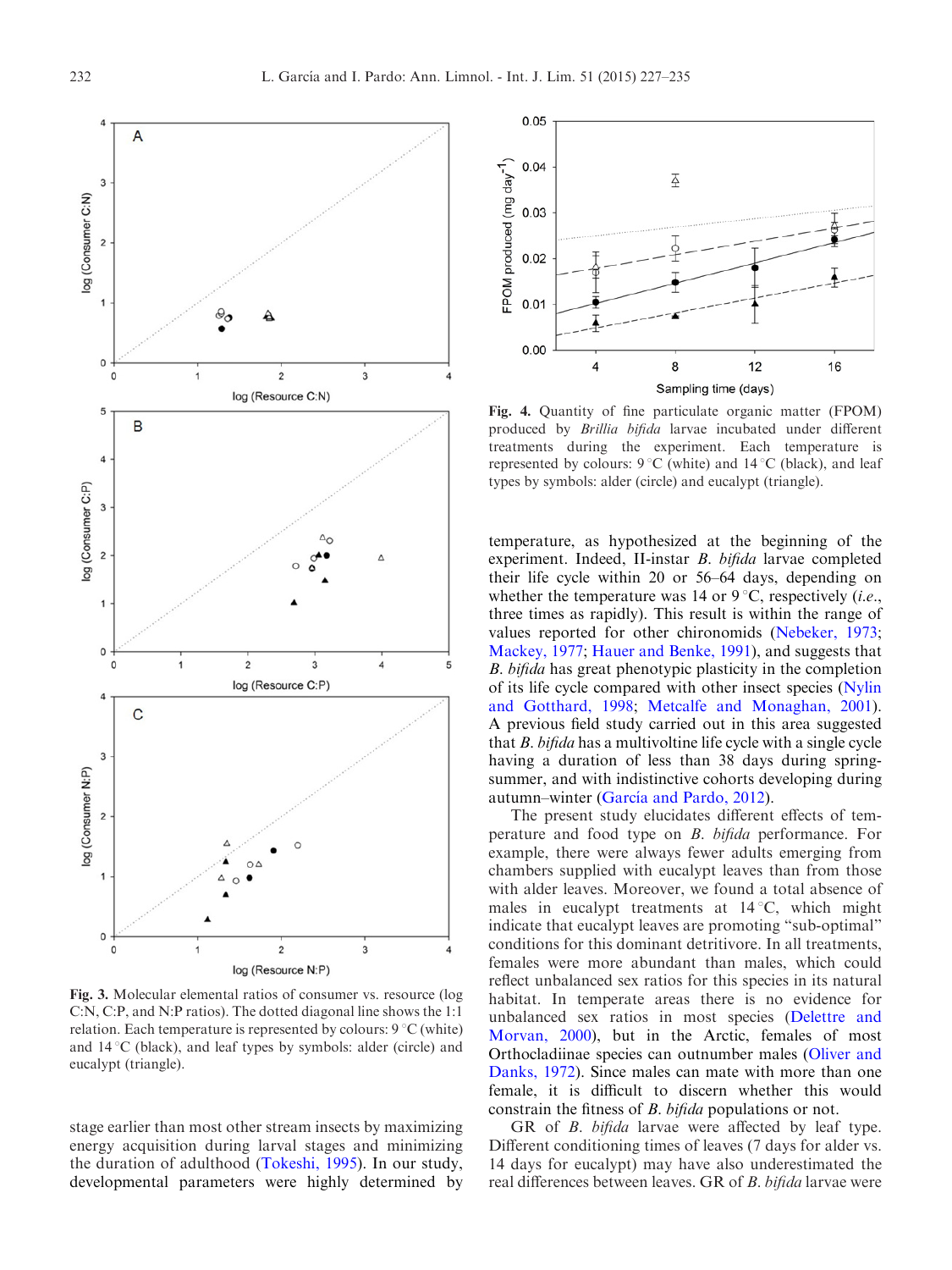<span id="page-6-0"></span>three times greater when fed alder leaves than when fed eucalypt leaves, likely due to the lower nutritional quality of eucalypt leaves. Generally, the presence of toxic compounds and/or strong leaf cuticle (as in eucalypt leaves) can act as barriers to leaf-shredding detritivores (Canhoto and Graça, 1995, 1999; Graça et al[., 2002](#page-7-0)), while high nutritional quality enhances growth and fitness of many species (Stout et al[., 1993](#page-8-0); [Hutchens](#page-7-0) et al., 1997; [Huryn and Wallace, 2000\)](#page-7-0). A recent study demonstrated that the direct consumption of eucalypt leaf litter rather than leachates is what negatively affects detritivore GR ([Correa-Araneda](#page-7-0) et al., 2015). Similarly, detritivore fitness was only affected by single stressors in our study. Indeed, development was mainly influenced by temperature, and GR by leaf type; no interactive effects arose in our experiments. However, even though our analyses were truncated (i.e., some larvae pupated too soon in some treatments or not enough material to be analysed), we observed joint effects of leaf type and temperature on B. bifida's stoichiometry, and on larvae-mediated nutrient transformations in terms of the quantity and quality of the FPOM produced.

According to stoichiometric regulation, digestion and absorption may be adjusted to favour the retention of a limiting element, with excess nutrients being released via excretion or respiration (Anderson et al., 2005). Consequently, the extent to which individuals can to compensate for this imbalance will ultimately determine the constraints on an individual's performance and survival, as well as alterations in the consumers' nutrient cycling ([Sterner and Elser, 2002\)](#page-8-0). Recent studies have shown that the degree to which shredders modify FPOM stoichiometry from CPOM stoichiometry may also vary across shredder species depending on traits such as nutritional requirements or feeding behaviour when reared under different leaf types and temperatures [\(Villanueva](#page-8-0) et al[., 2011](#page-8-0); Mas-Martí et al., 2015; [Correa-Araneda](#page-7-0) et al., [2015](#page-7-0)). The order Diptera is known to have a high P content, although paradoxically, detritus is among the most P-deficient of food resources (Cross et al[., 2003;](#page-7-0) [Evans-White](#page-7-0) et al., 2005). In our detritus-based system, we confirmed that B. bifida larvae are clearly far out of stoichiometric balance with their food resources, mostly in eucalypt treatments (where the highest elemental imbalances occurred). B. bifida larvae seemed to exhibit strong C:N homeostasis, despite differences on resource stoichiometry. Homeostasis could be achieved by activation of different physiological mechanisms (e.g., to selectively retain the elements they need from food and to eliminate the elements in excess), as has been suggested for other similar taxonomic groups and other detritivore species in lakes and streams (Frost et al[., 2003;](#page-7-0) [Evans-White](#page-7-0) et al., [2005](#page-7-0); Balseiro and Albariño, 2006; [Villanueva](#page-8-0) et al., 2011). Despite our findings of no significant effect of temperature and food type on larvae elemental ratios, our data suggest different trends for B. bifida nutrient ratios. Moreover, the quantity and quality of FPOM produced by B. bifida larvae were also influenced by the joint effect of food type with temperature. These results are in line with our prediction that both factors together may constrain detritivore fitness due to the mismatch between metabolic demands and availability of resources, with potential consequences for many ecosystem processes (e.g., nutrient cycling).

In short, differential effects observed on larval development, growth and elemental composition point out that food resource and temperature are influencing B. bifida performance, a dominant shredder of NW Spain forested headwaters. The fact that the development of a numerically dominant shredder can be challenged by human alteration of the resources they eat indicates how specific and alterable the relationships between stream consumers and resources can be.

Acknowledgements. We thank John S. Richardson, Marcin W. Wojewodzic and two anonymous referees for revising this manuscript. We are grateful to  $M\sigma$  del Mar Dominguez, Alberto Couñago for their help in chemical analyses, and Aldo Barreiro Felpeto for his advices and help with statistical analyses. John S. Richardson and Kasey Moran helped edit the English.

# **References**

- Abelho M. and Graca M.A.S., 1996. Effects of eucalyptus afforestation on leaf litter dynamics and macroinvertebrate community structure of streams in central Portugal. Hydrobiologia, 324, 195–204.
- Anderson T.R., Hessen D.O., Elser J.J. and Urabe J., 2005. Metabolic stoichiometry and the fate of excess carbon and nutrients in consumers. Am. Nat., 165, 1-15.
- Atkinson D., 1994. Temperature and organism size: a biological law for ectotherms? Adv. Ecol. Res., 25, 1–58.
- Balseiro E.G. and Albariño R.J., 2006. C-N mismatch in the leaf litter-shredder relationship of an Andean Patagonian stream detritivore. J. N. Am. Benth. Soc., 25, 607–615.
- Bärlocher F., Canhoto C. and Graca M.A.S., 1995. Fungal colonization of alder and eucalypt leaves in two streams in Central Portugal. Archiv. Hydrobiol., 133, 457–470.
- Bates D., Maechler M. and Bolker B., 2011. lme4: Linear mixedeffects models using S4 classes. R package version 0.999375– 42. http://CRAN.R-project.org/package=lme4.
- Brown J.H., Gilloly J.F., Allen A.P., Savage V.M. and West G.B., 2004. Toward a metabolic theory of ecology. Ecology, 85, 1771–1789.
- Canhoto C. and Graça M.A.S., 1995. Food value of introduced eucalypt leaves for a Mediterranean stream detritivore Tipula lateralis. Freshwat. Biol., 34, 209–214.
- Canhoto C. and Graça M.A.S., 1996. Decomposition of Eucalyptus globulus leaves and tree native leaf species (Alnus glutinosa, Castanea sativa and Quercus faginea) in a Portuguese low order stream. Hydrobiologia, 333, 79–85.
- Canhoto C. and Graça M.A.S., 1999. Leaf barriers to fungal colonization and shredders (Tipula lateralis) consumption of decomposing Eucalyptus globulus. Microbial Ecology, 37, 163–172.
- Canhoto C., Bärlocher F. and Graça M.A.S., 2002. The effects of Eucalyptus globulus oils on fungal enzymatic activity. Archiv für Hydrobiologie, 154, 121–132.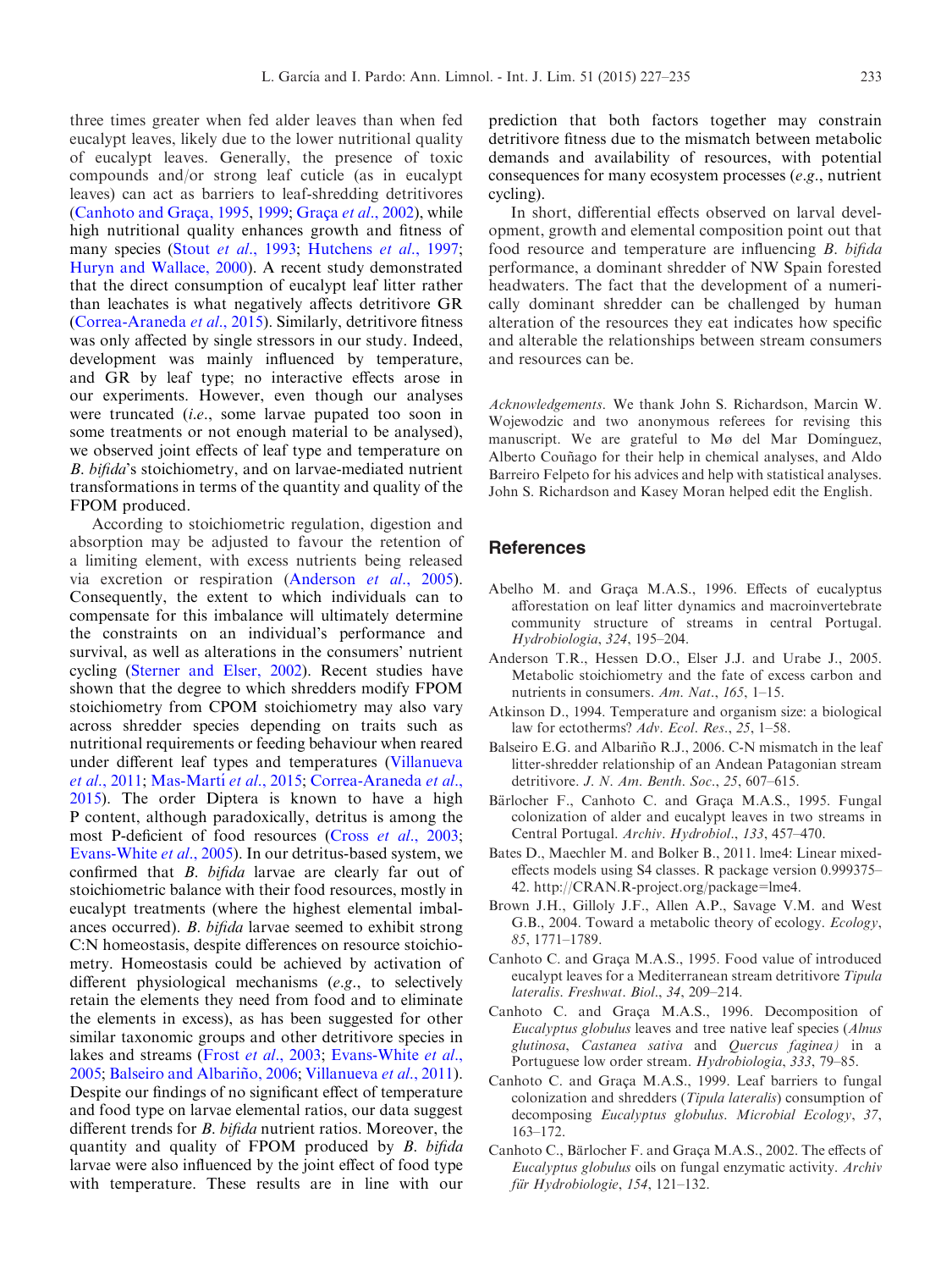- <span id="page-7-0"></span>Cillero C., Pardo I. and López E.S., 1999. Comparisons of riparian vs over stream trap location in the estimation of vertical litterfall inputs. Hydrobiologia, 416, 171–179.
- Correa-Araneda F., Boyero L., Figueroa R., Sánchez C., Abdala R., Ruiz-García A. and Graca M.A.S., 2015. Joint effects of climate warming and exotic litter (Eucalyptus globulus Labill.) on stream detritivore fitness and litter breakdown. Aquat. Sci., 77, 197–205.
- Cranston P.S., Oliver D.R. and Saether O.A., 1983. The larvae of Orthocladiinae (Diptera: Chironomidae) of the Holarctic region. Keys and diagnoses. In: Wiederholm T. (ed.), Chironomidae of the Holarctic Region. Part 1. Larvae. Entomologica Scandinavica Supplement, Lund, Sweden, 149–291.
- Cross W.F., Benstead J.P., Rosemond A.D. and Wallace J.B., 2003. Consumer-resource stoichiometry in detritus-based streams. Ecol. Lett., 6, 721–732.
- Cummins K.W. and Klug M.J., 1979. Feeding ecology of stream invertebrates. Ann. Rev. Ecol. Evol. Syst., 10, 147–172.
- Cummins K.W., Wilzbach M.A., Gates D.M., Perry J.B. and Taliaferro W.B., 1989. Shredders and riparian vegetation. Bioscience, 39, 24–30.
- Delettre Y.R. and Morvan N., 2000. Dispersal of adult aquatic Chironomidae (Diptera) in agricultural landscapes. Freshwat. Biol., 44, 399–411.
- Development Core Team R., 2012. A Language and Environment for Statistical Computing (version 2.15.2) R Foundation for Statistical Computing, Vienna, Austria.
- Dieterich M. and Anderson N.H., 2000. The invertebrate fauna of summer-dry streams in western Oregon. Archiv. Hydrobiol., 147, 273–295.
- Evans-White M.A., Stelzer R.S. and Lamberti G.A., 2005. Taxonomic and regional patterns in benthic macroinvertebrate elemental composition in streams. Freshwat. Biol., 50, 1786–1799.
- Fisher S.G. and Likens G.E., 1973. Energy flow in Bear Brook, New Hampshire: an integrative approach to stream ecosystem metabolism. Ecol. Monogr., 43, 421–439.
- Frost P.C., Tank S.E., Turner M.A. and Elser J.J., 2003. Elemental composition of littoral invertebrates from oligotrophic and eutrophic Canadian lakes. J. N. Am. Benth. Soc., 22, 51–62.
- Frost P.C., Evans-White M.A., Finkel Z.V., Jensen T.C. and Matzek V., 2005. Are you what you eat? Physiological constraints on organismal stoichiometry in an elementally imbalanced world. Oikos, 109, 18–28.
- García L. and Pardo I., 2012. On the way to overcome some ecological riddles of forested headwaters. Hydrobiologia, 696, 123–136.
- Gessner M.O., Chauvet E. and Dobson M., 1999. A perspective on leaf litter breakdown in streams. Oikos, 85, 377– 384.
- Gomi T., Sidle R.C. and Richardson J.S., 2002. Headwater and network systems: understanding the processes and downstream linkages of headwater systems. Bioscience, 52, 905–916.
- Graça M.A.S., 2001. The role of invertebrates on leaf litter decomposition in streams – a review. Int. Rev. Hydrobiol., 86, 383–393.
- Graça M.A.S., Pozo J., Canhoto C. and Elosegi A., 2002. Effects of Eucalyptus plantations on detritus,

decomposers, and detritivores in streams. Sci. World J., 2, 1173–1185.

- Grasshoff K., Ehrhardt M. and Kremling K., 1983. Methods of Seawater Analysis, Verlag Chemie, Weinheim, 317 p.
- Hauer F.R. and Benke A.C., 1991. Rapid growth of snagdwelling chironomids in a blackwater river: the influence of temperature and discharge. J. N. Am. Benth. Soc., 10, 154–164.
- Hildrew A.G., Raffaelli D.G. and Edmons-Brown R., 2007. Body Size: The Structure and Function of Aquatic Ecosystems, Cambridge University Press, Cambridge, UK.
- Huryn A.D. and Wallace J.B., 2000. Life history and production of stream insects. Ann. Rev. Entomol., 45, 83–110.
- Hutchens J.J., Benfield E.F. and Webster J.R., 1997. Diet and growth of a leaf-shredding caddisfly in southern Appalachian streams of contrasting disturbance history. Hydrobiologia, 346, 193–201.
- Kling C., 2012. Analysis of eucalyptus plantations on the Iberian Peninsula. Master Thesis. Uppsala: SLU, Dept. of Forest Products, 80 p.
- López E.S., Pardo I. and Felpeto N., 2001. Seasonal differences in green leaf breakdown and nutrient content of deciduous and evergreen tree species and grass in a granitic headwater stream. Hydrobiologia, 464, 51–61.
- Mackey A.P., 1977. Growth and development of larval Chironomidae. Oikos, 28, 270–275.
- Mas-Martí E., Romaní A.M. and Muñoz I., 2015. Consequences of warming and resource quality on the stoichiometry and nutrient cycling of a stream shredder. PLoS ONE, 10, e0118520. doi: 10.1371/journal.pone.0118520.
- Metcalfe N.B. and Monaghan P., 2001. Compensation for a bad start: grow now, pay later? Trends Ecol. Evol., 16, 254–260.
- Nebeker A.V., 1973. Temperature requirements and life cycle of the midge Tanytarsus dissimilis (Diptera: Chironomidae). J. Kansas Entomol. Soc., 46, 160–165.
- Nylin S. and Gotthard K., 1998. Plasticity in life-history traits. Ann. Rev. Entomol., 43, 63–83.
- Oliver D.R. and Danks H.V., 1972. Sex ratios of some high arctic Chironomidae (Diptera). Can. Ent., 104, 1413–1417.
- Pozo J., Basaguren A., Elosegi A., Molinero J., Fabre E. and Chauvet E., 1998. Afforestation with Eucalyptus globulus and leaf litter decomposition in streams of northern Spain. Hydrobiologia, 373, 101–109.
- Quinn G. and Keough M., 2002. Experimental Design and Data Analysis for Biologists, Cambridge University Press, Cambridge, UK.
- Richardson J.S., 1991. Seasonal food limitation of detritivores in a montane stream: an experimental test. Ecology, 72, 873–887.
- Rowe L. and Ludwig D., 1991. Size and timing of metamorphosis in complex life-cycles: time constraints and variation. Ecology, 72, 413–427.
- Slansky F. and Scriber J.M., 1985. Food consumption and utilization. In: Kerkut G.A. and Gilbert L.I. (eds.), Comprehensive Insect Physiology Biochemistry and Pharmacology, Pergamon Press, USA, 87–163.
- Small G.E. and Pringle C.M., 2010. Deviation from strict homeostasis across multiple trophic levels in an invertebrate consumer assemblage exposed to high chronic phosphorus enrichment in a Neotropical stream. Oecologia, 162, 581–590.